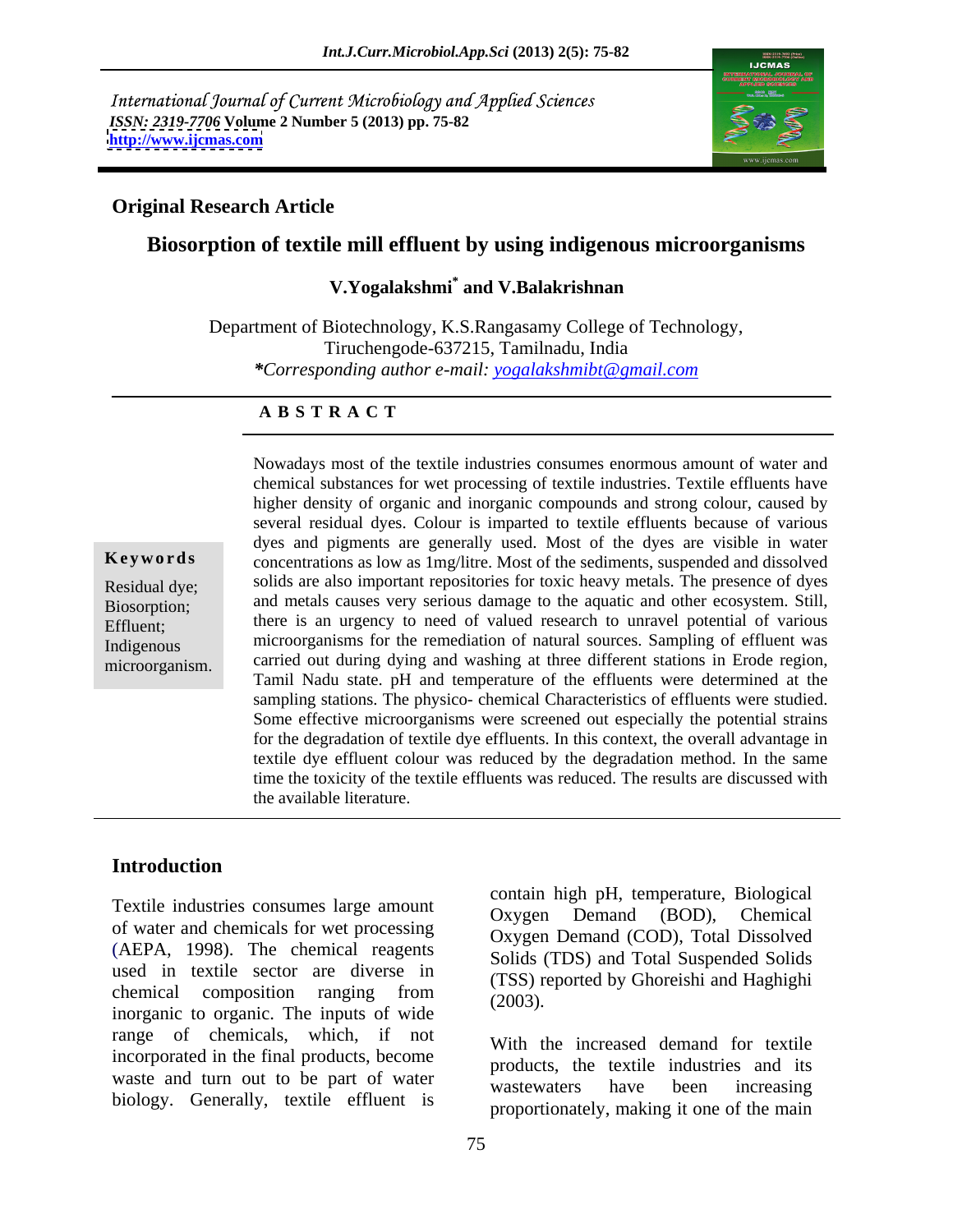sources of severe pollution problems worldwide (Wesenberg, 2002). Effluent dyes. Discoloration of textile dye effluent treatments from dyeing and finishing processes in the textile industries is one of municipal sewerage systems (Willmott *et*  the most important environmental al., 1998). problems (Sen and Demirer, 2003). Since (Shenai, 1996). Through the textile mainly in the industries, increases the minimization. As environmental environmental problems, due to their low regulation becomes stringent, novel degree of exhaustion (60 - 90%) (Lopez-<br>processes are needed for efficient

Though some physicochemical processes being present study is focused on the problems and high installation as well as operating costs and sensitivity to a variable wastewater input (Robinson *et al.*, **Materials and Methods** 2001).

The presence of very low concentrations of dyes in effluent is highly visible and undesirable (Nigam *et al*., 2000). There are more than 1,00,000 commercially<br>available dyes with over  $7 \times 10^5$  of dye-<br>India by using water bag. The sample were available dyes with over  $7 \times 10^5$  of dye-<br>India by using water bag. The sample were stuff produced annually (Zollinger, 1987). immediately covered tightly and preserved Due to their chemical structure, dyes are at room temperature for further analysis. resistant to fading on exposure to light, water and many chemicals (Poots and McKay, 1976; McKay, 1979). Many dyes as, acidic, basic, disperse, azo, diazo,

anthroquinone based and metal complex does not occur when treated aerobically by *al*., 1998).

most of the synthetic dyes have complex Despite the existence of a variety of aromatic molecular structures which make chemical and physical treatment processes, them inert and biodegradable difficult public acceptance of biotechnological when discharged into the environment treatment is better than any other chemical processing employs a variety of chemicals investigators tried to solve the problem by depending on the nature of the raw biological methods by using bacterial material and product. Some of these strains (Georgiou and Aivasidis, 2006). chemicals are enzymes, detergents, dyes, The efficiency of actual biotechnological acids, sodas and salts (Aslam *et al*., 2004). application, however, depends on its The high consumption of reactive dyes, design, process optimization and cost Grimau and Gutierrez, 2006). treatment of various kinds of dye effluent have been shown to be effective in dye bacteriological evaluation of a local textile removal, their application is limited due to effluent. Self purification ability of the the excess usage of chemicals, sludge waste water is inspected besides analyzing generation with subsequent disposal the potential of different dyes resistant physical treatment. Hence many minimization. As environmental regulation becomes stringent, novel processes are needed for efficient at relatively low operating costs. The present study is focused on the bacterial isolates at laboratory scale.

# **Materials and Methods**

# **Collection of Sample**

The sample was collected from the textile during the discharge of effluent near Pallipalayam region, Namakkal district, India by using water bag. The sample were

# **Sampling and analysis of effluent**

are difficult to decolourise due to their Sampling of effluent was carried out complex structure and synthetic origin. during dyeing and washing at three sites. There are many structural varieties, such Standard procedures were followed during sampling. pH, temperature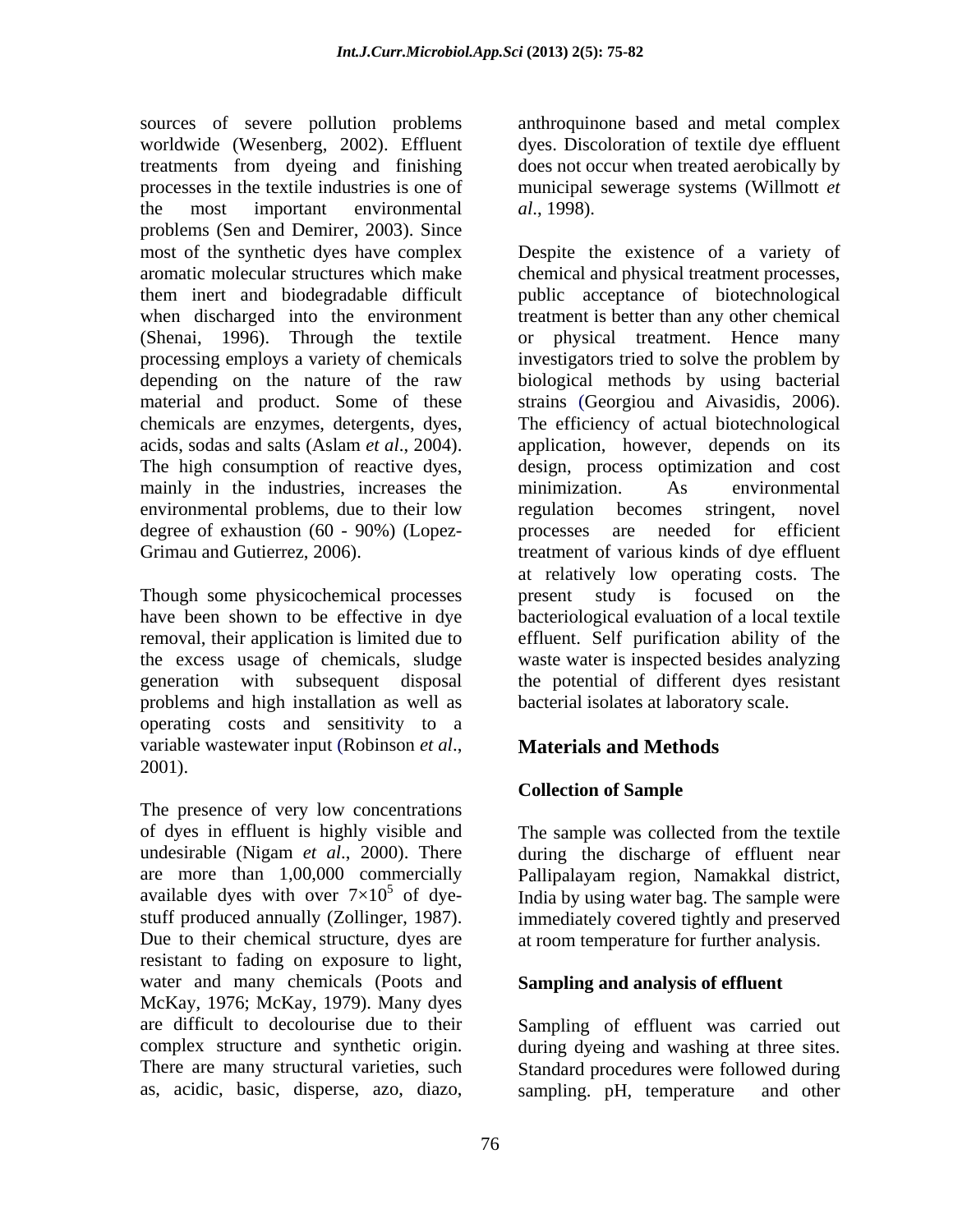physicochemical parameters were Cr3+, Cr6+, Cu2+ and Pb2+ metal ions determined instantly after bringing the samples in the laboratory. <br>
K2Fe(CN)6, (CH3 COO)2Cd·2H2O,

Effluent samples collected from the textile completely inhibited at different industry were screened out for the concentration of dyes and metal ions were isolation of potential bacterial strains. determined. In addition, apparent Samples after being serially diluted in sterile distilled water were plated onto nutrient agar plates and incubated for 48 h at 30 C. Discrete bacterial colonies that grew on agar plates were initially grouped Decolorization ability of the bacterial on the basis of gram staining and different isolates was analyzed for effluent (at morphological characteristics, such as  $20$ mgl<sup>-1</sup>) in liquid culture of mineral salt pigmentation, motility and colony forms. (100 ml in 250 ml Erlenmeyer flask) under Bacterial isolates were then picked, sub- static condition for eight days. Freshly cultured and subjected to further prepared inocula (10%) of selected biochemical tests for identification bacteria in nutrient broth were taken and according to Bergey s Manual of used in the experiments. Samples of Determinative Bacteriology. treated dye containing medium were

#### **Composition of mineral salt (ms) medium (Naeem** *et al***, 2009)**

Mineral salt medium was made by adding per liter of distilled water; acetic acid (99.9%) 0.15 ml, (NH2)2CO 100.0 mg, KH2PO4 67.0 mg, NaHCO3 840.0 mg, concentrations by using standard curves<br>MgSO4.7H2O 38.0 mg, CaCl2 21.0 mg, and % decolorizations were determined by MgSO4·7H2O 38.0 mg, CaCl2 21.0 mg, FeCl3·6H2O 7.0mg and Glucose 6.0 gm. Agar (1.5%) was added as solidifying  $\frac{96}{2}$  Decolorization =  $\gamma_0$  Decolorization =

# **Screening of bacterial isolates against initial concentration of dye**

**effluent** (Pasti-Grigsby *et al.,* 1996; Lee *et al.*, 2001) **Results and Discussion** 

The bacterial isolates were sequentially adapted to higher concentrations (10  $10,000$ mgl<sup>-1</sup>) of effluent after repeated sub-culturing on solid culture media of Apparently, the effluent samples was mineral salt and agar in petri plates. Salts collected from the Pallipalyam region near

**Isolation and identification of bacterial**  CuCl2·2H2O and Pb(NO3)2, respectively. **strains from the effluent** The maximum resistance limits (MRL) included MnSO4·H2O, ZnSO4·7H2O, K2Fe(CN)6, (CH3 COO)2Cd·2H2O, Ni(NO3)2·6H2O, Cr(NO3)3, K2Cr2O7, beyond which the bacterial growth was completely inhibited at different determined. In addition, apparent decolorization abilities of the bacterial strains for different dyes were also monitored at  $37^{\circ}$ C for 8 days

physicical parameters was considered in the second from the second interaction of the basic of the basic of the consideration of basic and the distance of the consideration of basic and the distance of the consideration o drawn into plastic vials (size 2.5 ml). These samples were initially filtered through 0.2m syringe filter. The residual amounts of each dye in medium was monitored though Shimadzu UV/VIS spectrophotometer at its respective max. Absorbance units were converted into concentrations by using standard curves and % decolorizations were determined by using the following formula:

%Decolorization =

Initial concentration of dye-Final concentration of dye  $\cdots$ 

# **Results and Discussion**

## **Physicochemical and microbiological status of textile effluent**

collected from the Pallipalyam region near by Erode were of true color, with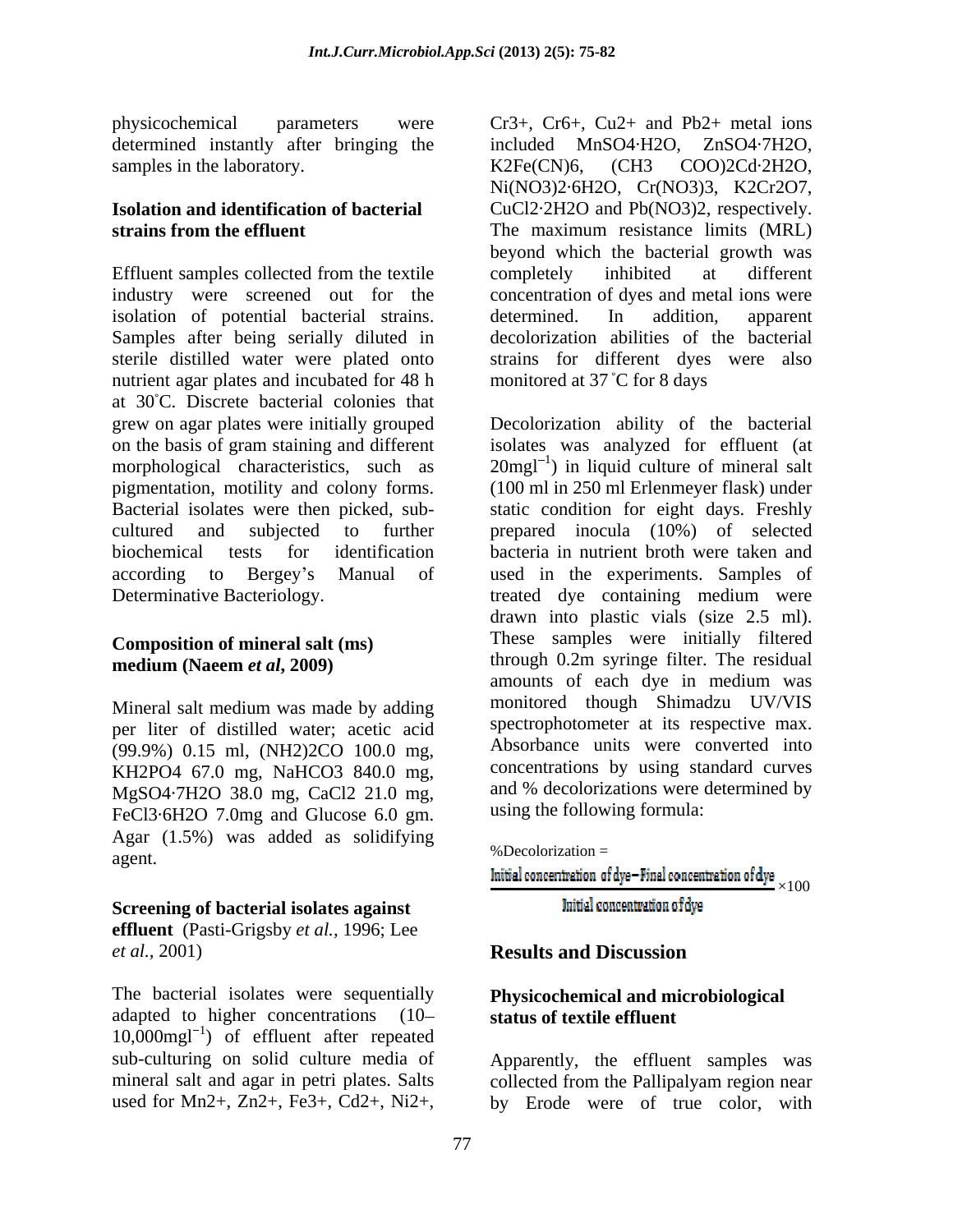disagreeable smell and temperature of decreasing pH level under redoxabout 24.6°C. The pH of the effluent was mediating compounds. Decrease in pH of alkaline (7.48). Electric conductivity (EC) the effluent down the stream significantly (µs/m) of the effluent was 7890. TSS in improved the bacterial count and thereby the effluent was 97mg/Lit and TDS were 5166mg/Lit. Overall, there was observed a significant high load of COD of about Conductivity was measured to establish a 1667mg/Lit than BOD of about 537mg/Lit though both followed by decreasing trend parameters of the effluent sample was

Initially the temperature of the effluent declined to mesophilic, which could have vital role in biodecolorization favored biologically mediated remediation of effluent. High temperature reduces level of unknown bacteria isolated from solubility of gases in water that ultimately effluent for decolourization were permissible limits of standards. Nevertheless, high values of BOD/COD as observed in present case demands significant amount of dissolved oxygen for enhanced intrinsic remediation of hegative result in mode test and glucose wastewater.

Generally alkaline pH of textile effluents was associated with the process of bleaching and it is extremely undesirable in water ecology. Both chemically and biologically mediated adsorption and reduction of dyes were initiated with

decreasing pH level under redox the effluent down the stream significantly associated remediation.

towards sink. The physicochemical dissolved ions and mineral salts. Electric collected from the outlet of dyeing low and it gradually decreased and industry is compared with an paralleled with decreasing metal ions environmental standards and shown in concentrations thereby suggesting their Table 1. biotic and abiotic removal. TSS and TDS Physicochemical status of coloured no filterable residues, respectively. There effluent sample of Pallipalayam region was observed increase in TSS in effluent revealed a reasonably high load of from the source to sink compared to pollution indicators compared to the desired limits of standards. Though, prescribed environmental standards (Table decrease in TDS with an increase in 1). bacterial count and declining pH and EC was generated from the Pallipalayam and anaerobic) establishes itself in region was considerably high. However, granulated floc as activated sludge plays a express as high BOD/COD. BOD and identified and confirmed by using various COD levels recorded in effluent samples biochemical tests. The positive and declined down the stream, specifically negative result of different tests is shown BOD which almost touched the in Table 2 pollution zone around an effluent discharge. It is sensitive to variation in conductivity in effluent was considerably in effluents corresponds to filterable and suggested process of flocculation (as TSS). Microbial community (both aerobic vital role in biodecolorization /bioremediation of wastewater. The genus level of unknown bacteria isolated from effluent for decolourization were in Table 2

> The positive result in citrate test, nitrate test, starch hydrolysis, catalase test and the negative result in indole test and glucose fermentation tests confirmed that the unknown organism 1 was *Bacillus* spp. The negative result in nitrate, starch, catalase and positive result in glucose fermentation broth confirmed that the unknown organism 2 is of *Lactobacillus* spp*.* In the same way the positive and negative results in the biochemical tests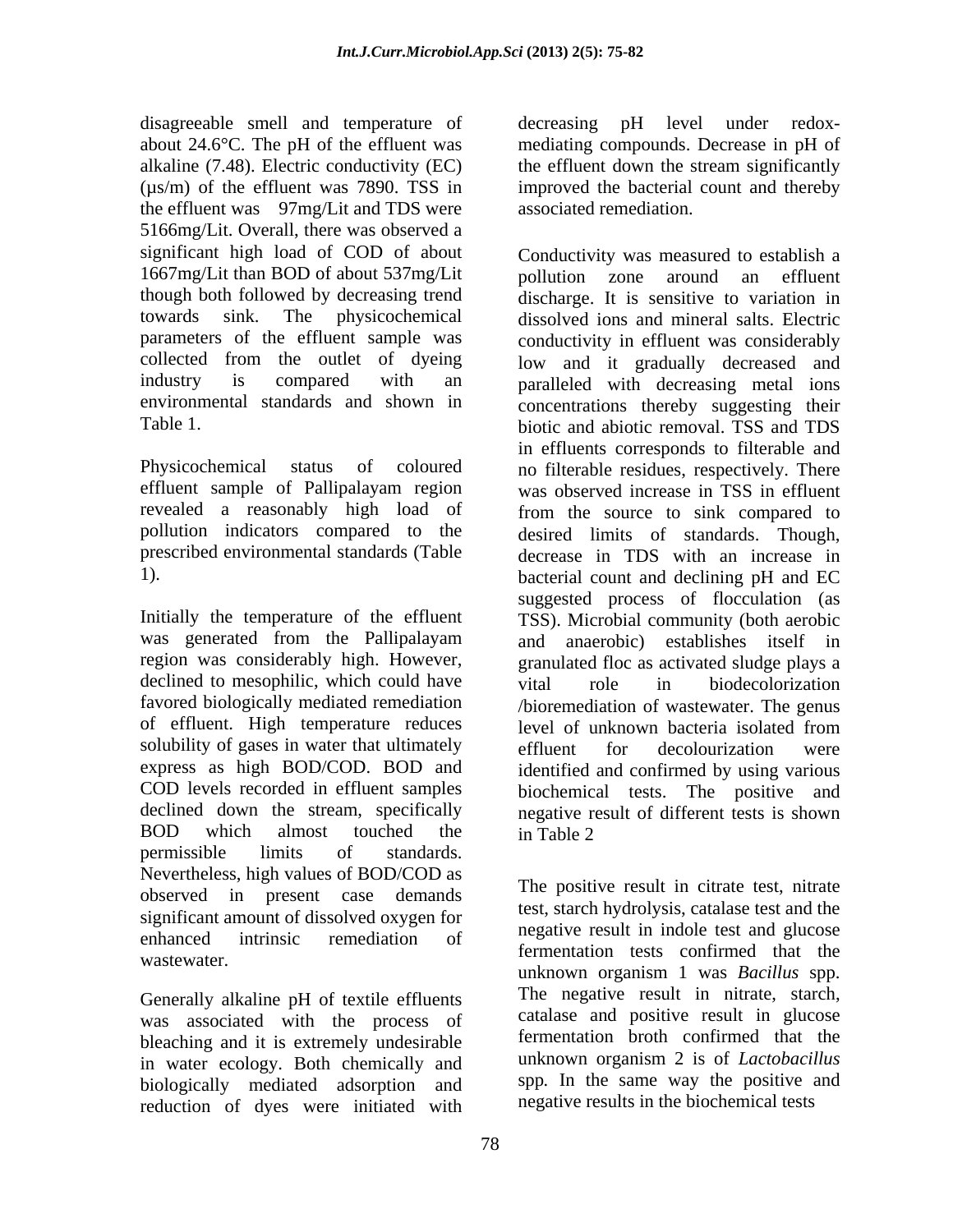| <b>S.No Parameters</b>            | <b>Sample</b>  | <b>Domestic</b> | <b>Industrial</b> |
|-----------------------------------|----------------|-----------------|-------------------|
|                                   |                |                 |                   |
| pH                                | 7.48           | $6.5 - 8$       |                   |
| Conductivity $(\mu S/cm)$         | 7890           | 5000            | 5550              |
| Temperature $(^{\circ}C)$         | 24.6           | Source $+5$     | Source+5          |
| Total dissolved solids (mg/Lit)   | 5166           | 500             | 500               |
| Total suspended solids (mg/Lit)   | Q <sub>7</sub> | 50              | 100               |
| Biological oxygen demand (mg/Lit) | 537            | 150             | 300               |
| Chemical oxygen demand (mg/Lit)   | 1667           | 250             | 750               |

### **Table.1** Comparison of physicochemical parameters of effluent with environmental standards with environmental standards

## **Table. 2** Result of biochemical tests

| <b>Biochemical tests</b>  | <b>Unknown Bacterial Spp</b> |                          |                          |                          |                          |  |  |  |
|---------------------------|------------------------------|--------------------------|--------------------------|--------------------------|--------------------------|--|--|--|
|                           |                              | $\rightarrow$            |                          |                          | 5                        |  |  |  |
| Urease                    | $\sim$                       | $+$                      |                          | $\overline{\phantom{0}}$ | $\overline{\phantom{0}}$ |  |  |  |
| Gelatin                   | $\sim$                       | $\overline{\phantom{0}}$ | $\overline{\phantom{0}}$ | $^{+}$                   | $\overline{\phantom{0}}$ |  |  |  |
| <b>TSI</b>                |                              | $\overline{\phantom{0}}$ |                          | $\overline{\phantom{0}}$ |                          |  |  |  |
| Indole                    | $\overline{\phantom{0}}$     | $\sim$                   |                          | $\overline{\phantom{0}}$ | $^{+}$                   |  |  |  |
| Citrate                   |                              | $\overline{\phantom{0}}$ | $\overline{\phantom{0}}$ | $^{+}$                   | $\overline{\phantom{0}}$ |  |  |  |
| Nitrate                   | $+$                          | $\overline{\phantom{0}}$ |                          |                          | $+$                      |  |  |  |
| Starch                    |                              | $\overline{\phantom{0}}$ | $\overline{\phantom{0}}$ | $\overline{\phantom{0}}$ | $\overline{\phantom{0}}$ |  |  |  |
| Catalase                  |                              | $\overline{\phantom{0}}$ |                          |                          |                          |  |  |  |
| Oxidase                   | $\overline{\phantom{a}}$     | $\overline{\phantom{0}}$ | $\equiv$                 |                          |                          |  |  |  |
| Glucose fermentation test | $\overline{\phantom{a}}$     | $+$                      |                          | $\overline{\phantom{0}}$ | $^+$                     |  |  |  |
| Shape                     | Rod                          | Rod                      | Cocci                    | Rod                      | Rod                      |  |  |  |
| Gram positive/negative    | $+$                          | $\sim$                   | $^{+}$                   | $\sim$                   | $+$                      |  |  |  |

Where  $+$  indicates positive result and  $-$  indicates negative result.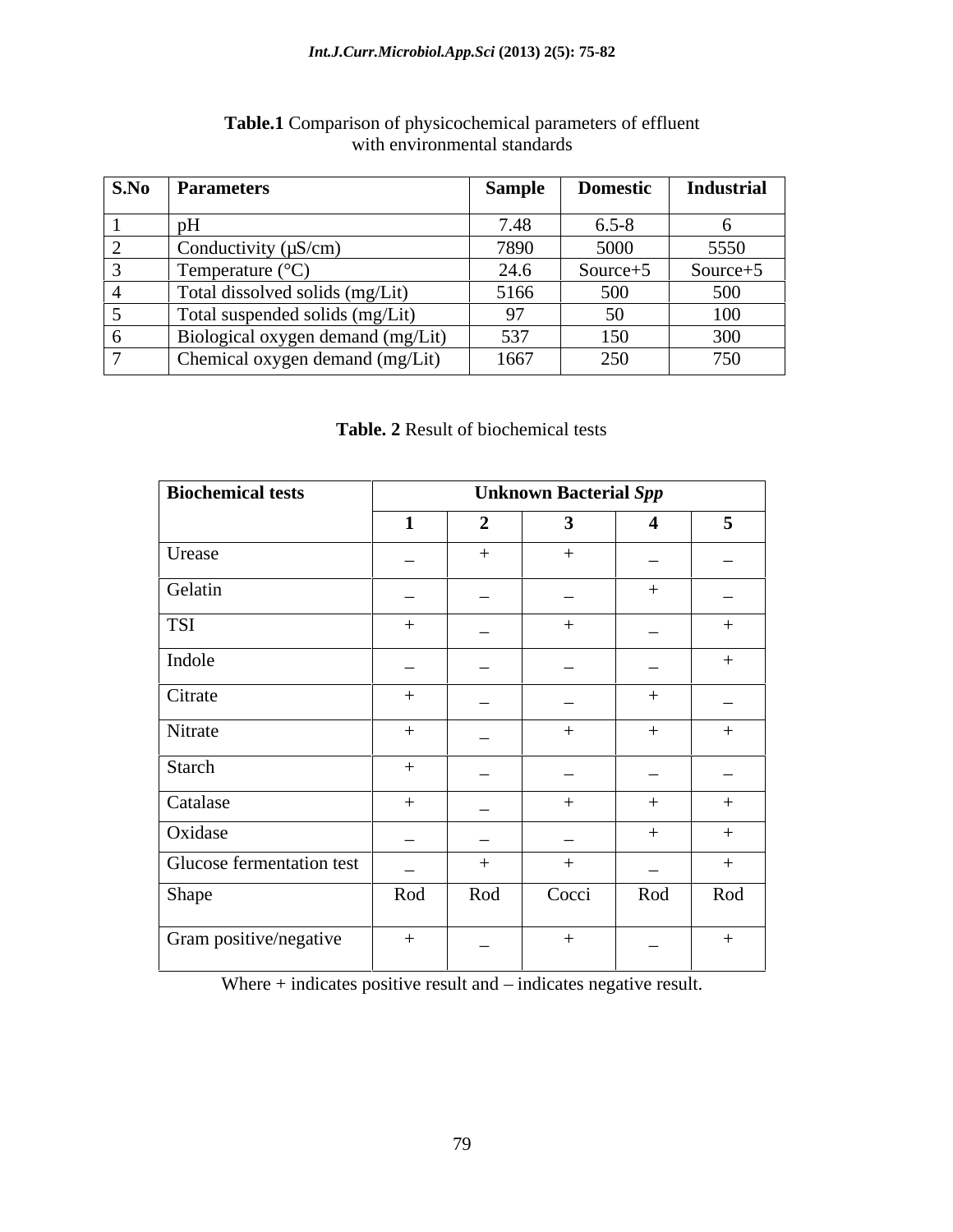| <b>Wavelength</b>                                           | 480 <sub>nm</sub> | 512nm            | <b>620nm</b>     |
|-------------------------------------------------------------|-------------------|------------------|------------------|
| Bacteria                                                    | Average           | <b>Average</b>   | <b>Average</b>   |
| <i>Bacillus</i> spp.                                        | $96.72 \pm 1.41$  | $85.27 \pm 2.82$ | $62.31 \pm 1.11$ |
| Lactobacillus spp.                                          | $65.34 \pm 0.11$  | $53.01 \pm 2.91$ | $71.34 \pm 2.69$ |
| $\vert$ <i>Staphylococcus</i> spp. $\vert$ 76.71 $\pm$ 0.57 |                   | $61.38 \pm 3.92$ | $87.38 \pm 1.57$ |
| <i>Pseudomonas</i> spp.                                     | $50.73 \pm 0.81$  | $78.13 \pm 2.11$ | $93.10 \pm 2.60$ |
| E.coli                                                      | $89.90 \pm 0.64$  | $90.08 \pm 3.92$ | $77.35 \pm 7.85$ |

**Table.3** Decolourization (%) of effluent in liquid culture medium by different bacterial strains and the strains of the strains of the strains of the strains of the strains of the strains of the strains of the strains of the strains of the strains of the strains of the strains of the strain

**AVE ± SE**

| Parameter           |              |                                | pH |                |                 |
|---------------------|--------------|--------------------------------|----|----------------|-----------------|
| Bacteria            |              |                                |    |                |                 |
| Bacillus spp.       | 98           | 89                             | 62 | 83             | 77              |
| Lactobacillus spp.  | 71<br>7 L    | 64                             | 76 | 77<br>$\prime$ | 61              |
| Staphylococcus spp. | 84           | 62                             | 88 | 99             | 85              |
| Pseudomonas spp.    | 60           | 90                             | 73 | 68             | 90              |
| E.coli              | $50^{\circ}$ | 71<br>$\overline{\phantom{a}}$ | 90 | 87             | $\overline{72}$ |

# **Table.4** Decolourization (%) at varying pH

**Table.5** Decolourization (%) at varying temperature

| Parameter                 |                                            |                                | $Temperature(^{\circ}C)$ |    |                                        |
|---------------------------|--------------------------------------------|--------------------------------|--------------------------|----|----------------------------------------|
| Bacteria                  | $30^{\circ}$ C                             |                                |                          |    | 40°C   50°C   60°C   70°C <sub> </sub> |
| <b>Bacillus</b> spp.      | Q <sub>3</sub><br>$\overline{\phantom{a}}$ | 96<br>$\overline{\phantom{0}}$ | 92                       | 81 | 66                                     |
| <i>Lactobacillus</i> spp. | Q5<br>$\overline{\phantom{a}}$             | 98                             | 91                       | 83 | 70                                     |
| Staphylococcus spp.       | $Q_{\Delta}$                               | 98                             | 89                       | 73 | 74                                     |
| <i>Pseudomonas</i> spp.   | 80                                         | 83                             | 77                       | 69 | 64                                     |
| $E.$ coli                 | $\overline{a}$<br>$\sqrt{2}$               | $\overline{z}$                 | 71                       | 82 | 76                                     |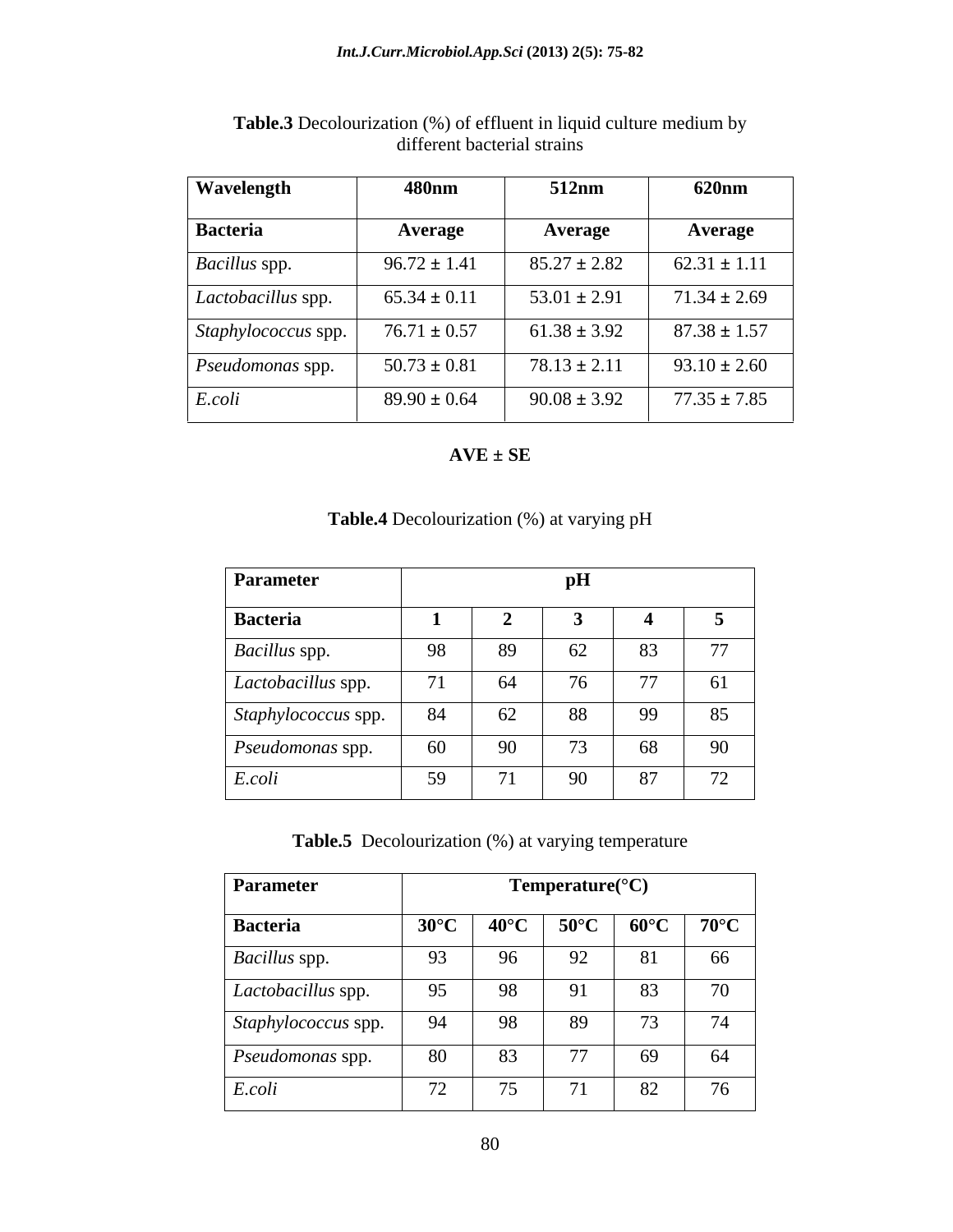was confirmed that the unknown organism clearly imparting a high load of chemicals 3 was *Staphylococcus* spp., 4 were *Pseudomonas* spp*.* and 5 were *E.coli* respectively. The bacterial isolates was adapted to effluent after repeated sub culturing on MS-agar plates shows that through laboratory studies where the different percent of decolourization in bacterial isolates indicated high resistant liquid medium at a varying absorbance, and transformation abilities for dyes. A pH and temperature and are shown from detailed physiological understanding of Table 3 to 5. Such microbes is much needed for such a such microbes is much needed for

Most of the bacterial isolates from effluent technologies in future. were previously reported to be used in the Bacterial isolates sequentially adapted integrated biological method with against higher concentration of effluent on electrochemical oxidation and photo solid medium exhibited varying MRLs. At OD 480nm *Bacillus* spp. shows higher decolourization and *Pseudomonas* spp. shows lower percent of decolourization. *Pseudomonas* spp. shows higher percent

Bacterial isolates sequentially adapted against higher concentration of effluent on solid medium exhibited varying MRLs. in at least 8 days. Similarly, Pasti-Grigsby *et al.,* (1996) reported that slow biodecolorization of dyes on solid culture medium compared to liquid culture. Overall, biodecolorization abilities of the The authors are thankful to the bacterial isolates confirmed through Management, Principal, Professors, Head experiments in liquid broth under anoxic of the department of Biotechnology for (static) conditions remained below 80%. It providing laboratory facilities to carry out clearly indicated need of improvements in culture conditions (aeration and agitation) to further augment the decolorization processes.

The textile mill effluent was collected Protection Authority). 1998. from Pallipalayam region near by Erode

indicated in the form of different pollution indicators. But, the phenomenon of natural remediation seemed to be occurring on site and it was furthermore confirmed detailed physiological understanding of standardization of bioremediation technologies in future.

degradation of dyes and related products. The experimental result shows that the At 512 nm *E.coli* shows higher percent of obtained at end of the sequential study for decolourization were as *Lactobacillus* spp. the different effluent streams respectively shows lower value. At 620 nm to the effluent streams containing bacterial of decolourization. obtained respectively to the effluent Besides, diffused decolorization halos be reused in the rinsing section of dye around the bacterial colonies were evident house after the removal total dissolved integrated biological method with electrochemical oxidation and photo catalytic oxidation is a viable alternate to reduce colour of the dye effluent containing the bio-recalcitrant reactive dye. The overall colour reductions to the effluent streams containing bacterial strains. Further, the reductions in colour streams containing bacteria. Biosorption method is useful not only to reduce the pollution load but also to remove microbes. Hence the treated effluent can solids.

# **Acknowledgement**

authors are thankful to the work.

# **References**

AEPA., (Australian Environmental Protection Authority). 1998. Environmental guidelines for the